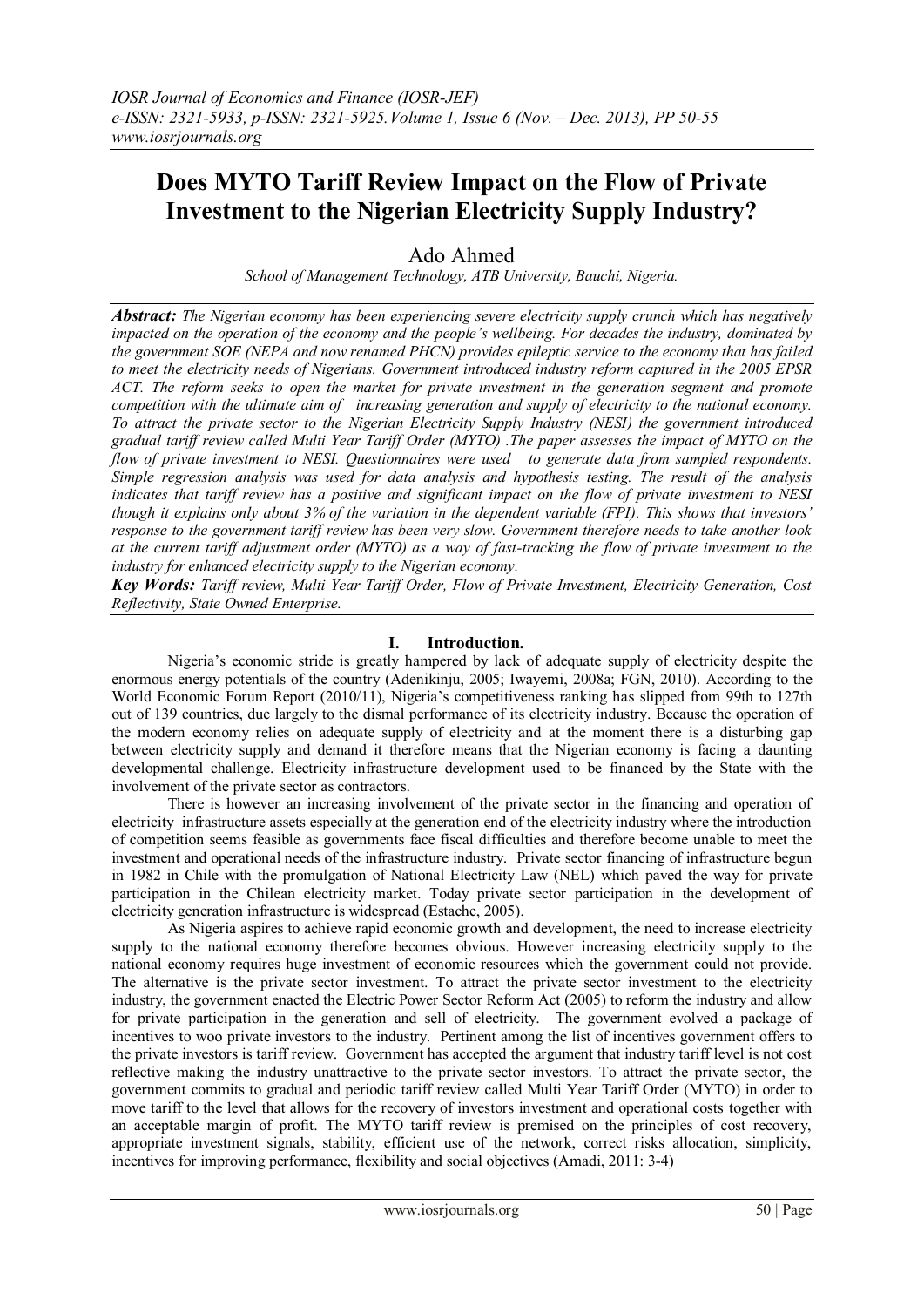The research examines the influence of MYTO in stimulating the flow of private investment for the development of electricity supply infrastructure in the Nigeria Electricity Supply Industry.

#### **1.2 Research Objectives.**

The research seeks to identify the contribution of industry tariff review (structure) towards attracting the flow of private investment to the Nigerian electricity supply industry and to proffer policy suggestions on how best to fast-track the flow of private investment to the industry.

# **1.3 Research Hypothesis**

H0: The flow of private investment to the Nigerian electricity supply industry is independent of the industry tariff structure.

H1: The flow of private investment is dependent on the industry tariff structure.

# **II. Literature Review.**

There is a mismatch between infrastructure services supply and demand in many African countries caused largely by the fiscal difficulties experienced by these governments and the inefficient operation of most of the SOE utilities that deliver infrastructure services (Estache, 2006a).World Bank (1994) documents the infrastructure services shortage in developing countries reporting that 1billion people lack access to clean water, 2 billion lack adequate sanitation and that 2 billion people have no access to electricity. Consequently governments initiated the reform of their electricity sector by unbundling the sector, introducing competition, creating independent regulators and open the industry to private participation. (Estache,2006b). Because investors expect to generate positive returns from their investments, governments usually allow for tariff increase which serves two fundamental purposes: making the industry attractive to the private investors and saving funds for the government that would have gone paying for subsidies. Industry tariff therefore serves as an important indicator of the attractiveness of the industry to potential investors. However prior to reform, in many developing countries where government owned SOE provides electricity, tariff is usually set below cost recovery level. The implication of this is that the SOE is made to depend on government subsidy in order to be able to operate (Estache, 2005). This, it is observed leads to inefficiencies and mounting debts (Adenikinju, 2005; Estache, 2005; Onuaha, 2010). Attracting the private sector therefore is hinged on moving tariff up towards cost recovery level which will enable investors to recover both their investment and operational costs (Baughman and Buresch, 1994: Noel and Brzeski, 2005). However while it may seem to appeal to the investors sentiment, raising tariff to cost reflectivity has to be based on affordability and access considerations otherwise a large segment of the citizens will be priced out of the electricity services(World Bank, 2005;, Estache,2006). In addition, raising tariff to cost recovery usually invite popular public protests that may be politically costly to

the government in power especially when an election approaches (World Bank, 2004).

To avoid *rate shock* the Nigerian government has developed a gradual tariff review mechanism which it called the Multi Year Tariff Order or MYTO (FGN, 2010).

#### **3.1 Methodology and Tools of Analysis**

The research adopts a cross sectional survey research design to undertake the study in line with the work of Adenikinju, (2005); Jamasb ,(2005); Kerekezi ,(2002); Lee and Anas, (1998) ; Renieka and Svenson, (1999, 2002); Wallsten, Clarke , Haggarty, Kaneshiro, Noll, Shirley and Xu , (2004) ; Woodhouse ,(2005), (2006) among others. According to Fenton, Johnson, McManus and Erens, (2001:84) cross sectional surveys provide *robust* estimates of the characteristics of the larger population.

The research draws sample from the population of managers of the licensed private firms (often referred to as IPPs). Data were collected from the selected sample through the use of structured questionnaire. The study seeks to examine the state of private sector investment in NESI. It seeks to determine whether tariff review through MYTO has impact on the flow of private sector investment to NESI. The population of the study comprises of higher level managers of licensed private power companies (IPPs) (which stand at 54 as at May 2012) in the Nigerian Electricity Supply Industry. They include the Managing Directors/CEOs, Chief Operation Officers, Directors of Finance of such companies, Assistant Directors Client Services and Procurement, Managers Projects and Managers Sales and Marketing. Others are Managers Operation and Management, Managers Finance and Admin. Managers Client Support and Managers Energy Economics.

From the population of 540 managers the study drew a sample of 230 respondents using the Yamane (1967) formula for normal approximation at 95% confidence interval.

Thus the sample size was arrived at using the below formula:

 $n = N/1 + Ne<sup>2</sup>$ 

Where;

 $N =$  the population size (540)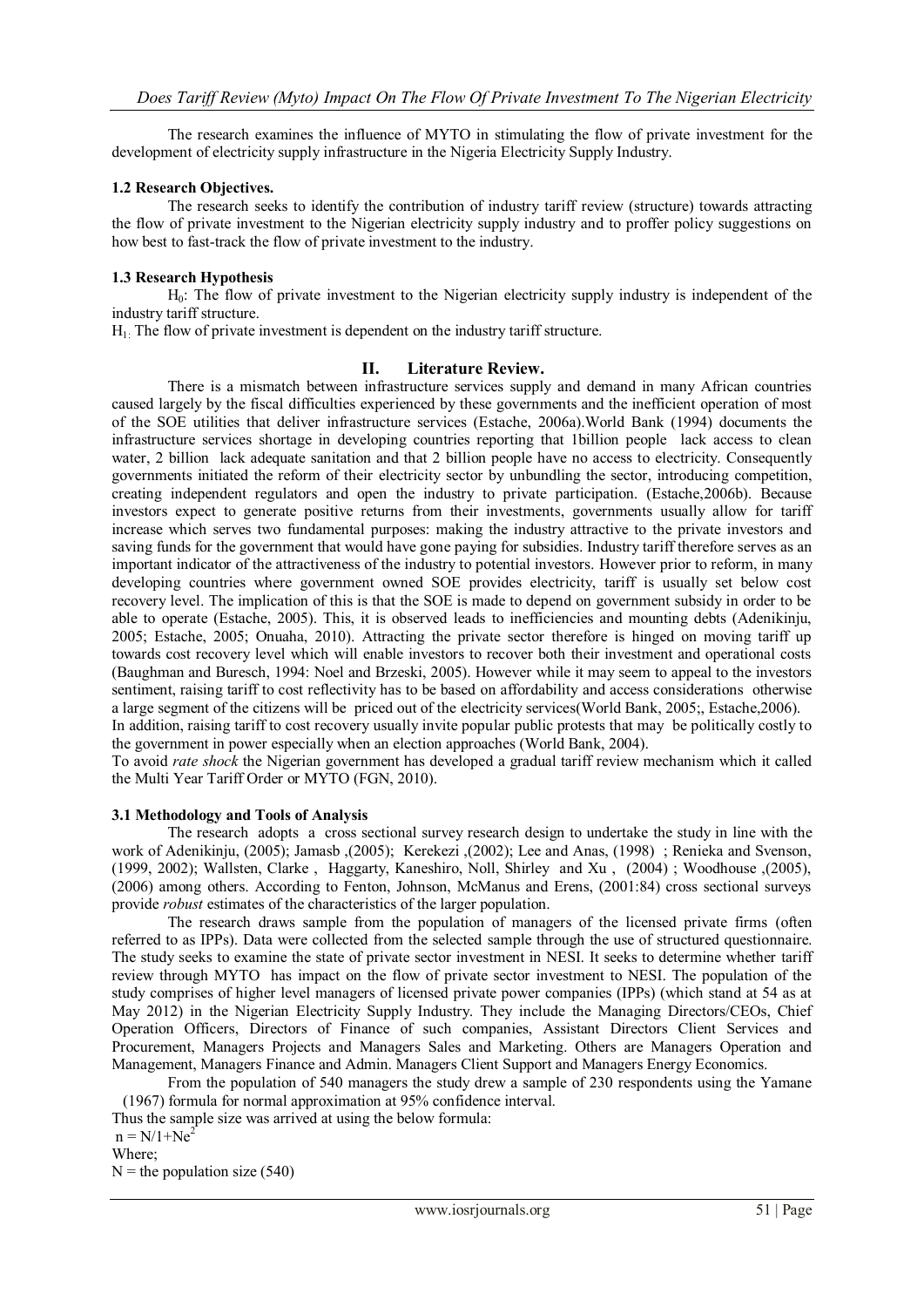$n =$  the sample size (230)

 $e = level of precision (0.05)$ 

#### $1 = constant$

Sample Size n= N/1+N (e)  $^2 = 540/1+540(0.05)^2 = 540/2.35 = 230$  respondents. Therefore the sample size for the research is 230 out of the population of 540 managers.

Sample for the study was selected through the use of simple stratified random sampling from the population of managers in the licensed private companies in Nigeria. The stratified sampling procedure allows the researcher to draw a sample in such a way that the researcher is assured that certain sub-groups in the population will be represented in proportion to their numbers (Borg and Gall, 1978).

Data were collected through the use of structured questionnaire which were administered to the sampled respondents. The questionnaire was designed using the Likert Scale format. The responses were scored from 1-5 indicating value assigned to each possible answer with 1 expressing the strongest disagreement with the made statement and 5 expressing the strongest agreement (the most favourable impression) with the made statements (Cooper and Schindler, 2011). The choice of Likert scale was informed by its easy construction, reliability, and its ability to handle greater volume of data (Thurstone and Kenney, 1946; Cooper and Schindler, 2011).

A total of 299 questionnaires were distributed to the respondents assuming a 30% non response rate due to the declining rate of survey research response as reported by de Leeuw and de Heer, (2002) As a result 299 questionnaires were distributed to the respondents out of which 215 were returned representing about 72% of the total questionnaires distributed. Out of these about 3 questionnaires were returned unfilled. Closer examination revealed 5 morbidity cases where the respondents tick in one option throughout the questionnaire i. e. ticking strongly agreed, agreed, undecided, disagreed or strongly disagreed throughout the questionnaire.

# **3.1 Method of Data Analysis**

Data analysis was conducted using the Statistical Package of Social Science (SPSS) also known as Special Products for Statistical Services software version 17 which allows for complex statistical analysis of large data within a very short time and relatively easily (Hinton et al, 2004, Pallant, 2011). Descriptive statistics such as frequency distribution , measures of central tendencies (means, mode and median) and measures of dispersion (range, variance, standard deviation ,inter quatile ) were used in data cleaning and data preparations preparatory to inferential data analysis as recommended by Coakes ,(2005) , Hair, (2006) , Pallant (2011) and Tabachnick and Fiddel, (2007).

Inferential statistics using simple linear regression was used in the conduct of data analysis and hypothesis testing. Regression analysis is a statistical technique used in determining relationship between or among variables. The analysis enables us to measure impact of a change in one variable (Independent Variable) cause a change in another variable (dependent variable). This study however adopts the simple linear regression model where the influence of a single explanatory variable is measured. The influence of the independent variable (tariff review /MYTO) is measured against the dependent variable (flow of private investment).

#### **3.1.1 Data Analysis**

A total of 207 were entered into the data file. Each questionnaire was given an ID number for easy identification and correction where necessary. Negatively worded questions (items) in the questionnaire were reversed before the commencement of the analysis as recommended by Cooper and Schindler, (2011), Hair et al (2006), Pallant, (2011), , and Tabachnik and Fiddel, (2007)

| Table 1: Model Summary <sup>p</sup> |                                |          |                   |                                     |  |  |  |
|-------------------------------------|--------------------------------|----------|-------------------|-------------------------------------|--|--|--|
| Model                               |                                | R Square | Adjusted R Square | the<br>Std.<br>Error of<br>Estimate |  |  |  |
|                                     | .161 <sup>a</sup>              | .026     | .020              | .77812                              |  |  |  |
|                                     | a. Predictors: (Constant). ITS |          |                   |                                     |  |  |  |

# **Model Test Independent Variable: Industry Tariff Structure.**

b. Dependent Variable: FPI

Table 1 indicates the model summary of the IV. The model indicates an r value of .161 and  $R^2$  value of .026. The model shows that the independent variable ITS explains about 3% of the variations in the DV (FPI).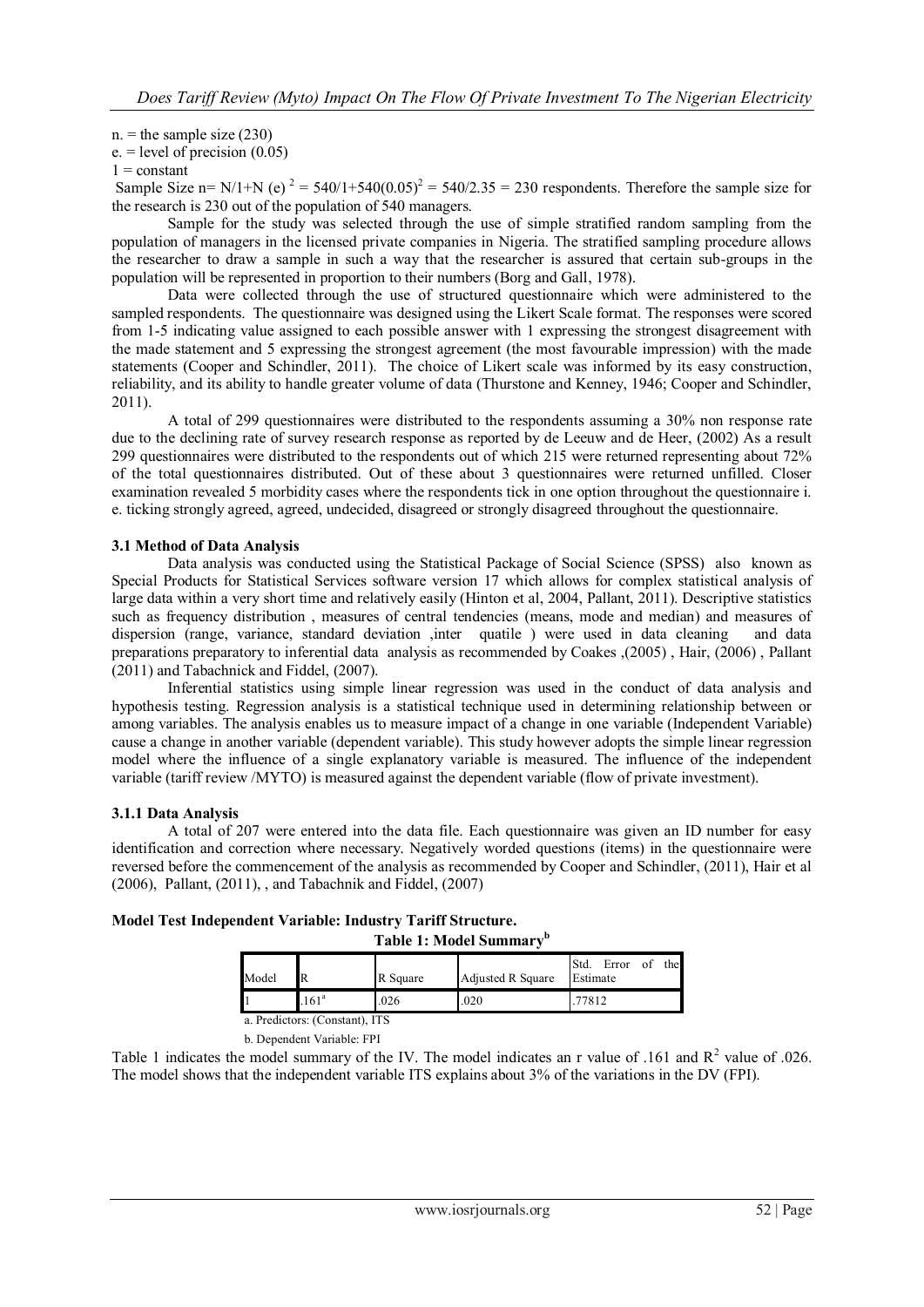| Model |            | Sum of Squares | df  | Mean Square |       | Sig.              |  |
|-------|------------|----------------|-----|-------------|-------|-------------------|--|
|       | Regression | 2.587          |     | 2.587       | 4.273 | .040 <sup>a</sup> |  |
|       | Residual   | 96.875         | 160 | .605        |       |                   |  |
|       | Total      | 99.463         | 161 |             |       |                   |  |

**Table 2:Analysis of Variance of the Relationship between ITS and FPI.**

a. Predictors: (Constant), ITS

b. Dependent Variable: FPI

The ANOVA table indicates the significance level of model. The *p* value of .040 is less than 0.05  $(p<0.05)$ . This shows that the IVs influence on the DV is significant. In other words the influence of the IV on the DV is not by chance.

| ardized Coefficients |            |       | Standardized<br>Coefficients |      |       |      |
|----------------------|------------|-------|------------------------------|------|-------|------|
| Model                |            |       | Std. Error                   | Beta |       | Sig. |
|                      | (Constant) | 2.427 | .257                         |      | 9.444 | .000 |
|                      | ITS.       | 197   | .095                         | .161 | 2.067 | .040 |

**Table 3:Beta Coefficients<sup>a</sup>**

a. Dependent Variable: FPI

Table 3 depicts the Beta Coefficient of the regression model. It shows the values of the intercept and the coefficient of the model.

The above linear regression model is expressed by the below equation.  $Y (FPI) = b_0 + b_1 X_1 - \cdots + e$  (1) The regression variate therefore becomes

 $Y (FPI) = 2.427 + 1971TS$  (2)

Where Y is the dependent variable (FPI),  $b_0$  is the intercept which shows the value of Y when the value of  $X_1$  is zero and  $b_1$  is the regression coefficient which denotes the estimated change in the dependent variable for a unit change in the independent variable while the e represents the prediction error which shows the difference between the actual and the predicted values of the dependent variable.

# **III. Hypothesis Testing.**

The hypothesis to be tested is based on the items on the questionnaire instrument shown in appendix 1. The hypothesis is restated below.

Ho: *The flow of private investment to the Nigerian electricity supply industry is independent of the industry tariff structure.*

H1: *The flow of private investment to the Nigerian electricity supply industry is dependent on the industry tariff structure.*

The hypothesis was designed to test the relationship between the *Industry Tariff Structure* (the IV) and the Flow Private Investment (the DV) to NESI. It was designed to assess the influence of the prevailing tariff structure in the industry towards attracting private investment flow to the Nigerian electricity supply industry. The hypothesis represents the Independent Variable ITS.

Table 1 represents the model summary which indicates the r and  $R^2$  values of the model respectively. The model has an r value of .161, and  $R^2$  value of .026 which indicates that the model has about 3% explanatory value. Table 2 indicates the ANOVA value and it shows that the relationship at a *p* value of .040 is significant. **Decision rule:**

Reject Ho if  $P < 0.05$ 

Accept Ho if  $P > 0.05$ 

Therefore going by the above stated decision rule the null hypothesis which states that *The flow of private investment to the Nigerian electricity supply industry is independent of the industry tariff structure* is rejected *and* the alternate hypothesis which states that *The flow of private investment to the Nigerian electricity supply industry is dependent on the industry tariff structure* is accepted.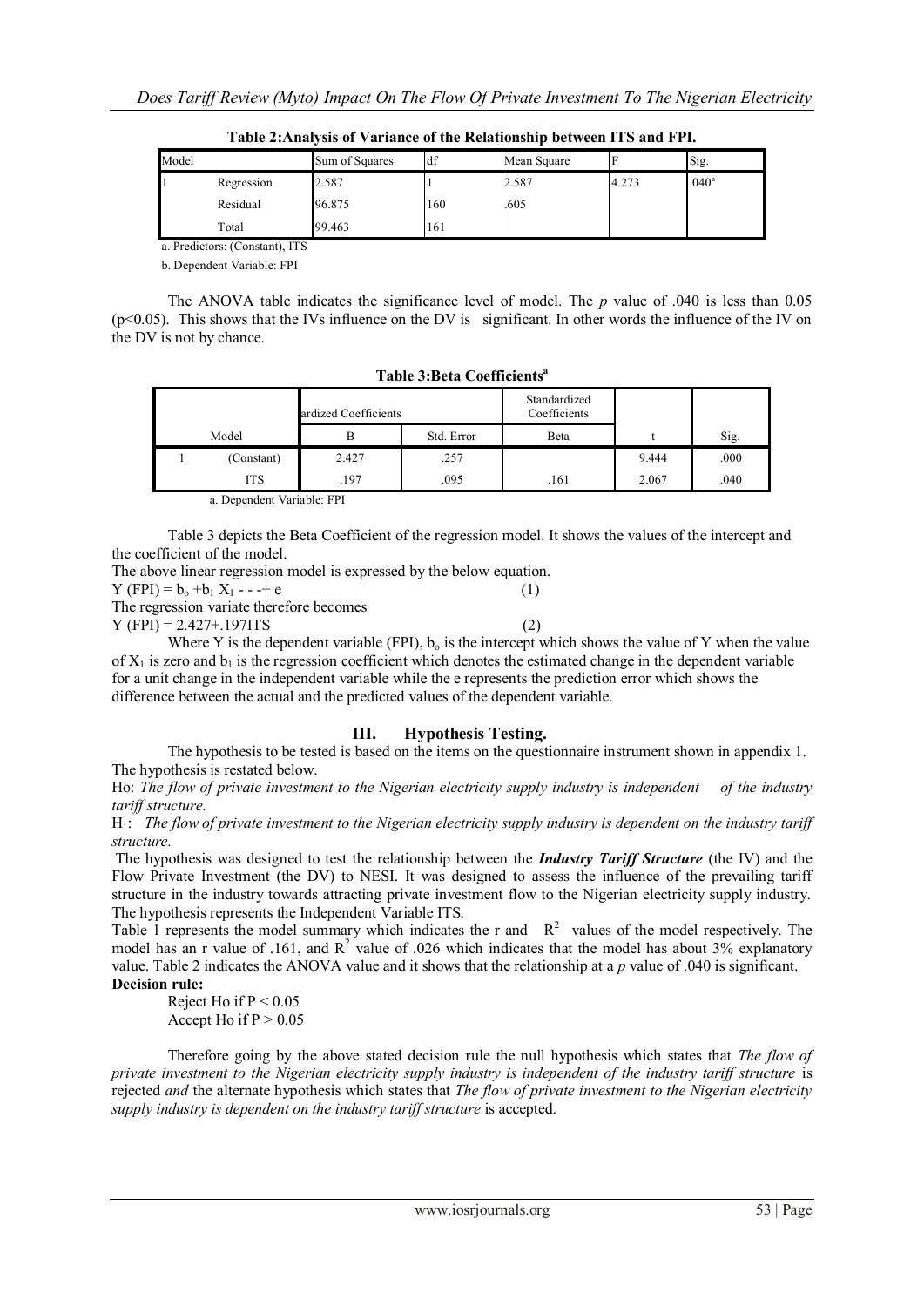# **IV. Discussions of Findings.**

ITS (industry tariff structure) sought to test the hypothesis on the relationship between industry tariff review (MYTO) and FPI (flow of private investment) and it demonstrates the positive relationship between the introduction of cost reflective tariff and FPI. Though many studies accept the need for tariff review in order to hasten the flow of private investment to developing countries power sector, they however caution for the tariff review to be gradual, and to reflect the power purchasing ability of the citizens in order not exclude a large segment of the population from having access to electricity service (Albouy and Bouston, 1998: ESMAP, 2005::, Estache, Foster and Woodon, 2002: Haselip, 2004 and Jamasb, et al, 2005).

This finding is consistent with the views of Heron (1985) that unless the governments muster the necessary political will to raise tariff to cost recovery level a country's power sector investment programme will be either constrained or maintained at the expense of government revenues which may not be sustainable in the long run. Heron (1985) stresses the need for cost reflective tariff and cautions that reliance on budget support for financing power investment means that investment often has to be restrained when macroeconomic pressures on the budget become severe. The findings also confirm the conclusion of NEPAD-OECD (2009) that private sector investment flow to the African power sector is slow due to insufficient cost recovery because of low and inflexible tariff. The findings also confirm the view of OECD/IEA, (2007; p25) which maintains that "when low price caps are used, incentives for investment in power generation are capped with it".

However moving to a cost reflective tariff in Nigeria as in most developing countries has not been an easy task. Ebherad and Gratwick ,(2012) argue that tariff reform in Nigeria seems unfinalized, an indication of the absence of strong political will on the side of the government to raise tariff, which the government claims was to avoid introducing tariff shock which could potentially harm the consumer(FGN, 2010). At the moment electricity is still subsidized by about 50% (World Bank per com 2011a; Amadi 2011:9).

Another important element of tariff is the issue of having a secure and adequate revenue stream which has to do with proper metering, billing and collection of rates which are essential to the cost recovery and the generation of sound return on investment (Ebherad and Gratwick, 2012).

#### **References**

- [1.] Adenikinju, A. (2005) Analysis of the Cost of Infrastructure Failure in a Developing Economy; the Case of Electricity Sector in Nigeria. AERC Research Paper 148, Nairobi.
- [2.] Ahmed, M. (2010). An Overview of Infrastructure Finance in Nigeria: Current Situation, Challenges, and Way Forward. A paper presented at the CBN Infrastructure Finance Conference held at the Sheraton Hotel and Towers Abuja) 6th to 7th December<br>Albouy, Y and Bousba, R. (1998) Impact of IPPs in Developing Countries: Out of the Crisis and into the
- [3.] Albouy, Y and Bousba, R. (1998) Impact of IPPs in Developing Countries: Out of the Crisis Policy for the Private Sector. Note no. 162.
- For the March Control of the March Conference, Abuja, Nov 28-<br>
[4.] Amadi, S (2011). "MYTO II." Transaction and Industry Review Conference, Abuja, Nov 28-<br>
[5.] Baughman, D. and Buresch, M. (1994) Mobilising Private Capita
- [5.] Baughman, D. and Buresch, M. (1994) Mobilising Private Capital for the Power Sector: Experience in Asia and Latin America. A Collaborative Study between World Bank Co-financing and Financial Advisory Services Dept, World Bank Industry and Department and USAID Office of Energy, Environment and Technology.
- [6.] Borg, W. R., Gall, M. D. (1979) **Educational Research; An Introduction 3rd ed.** Longman Books Inc. New York.
- $Coakes$ , S. J. (2005) **SPSSv12 for Windows: Analysis without Anguish.** John Wiley and Sons
- [8.] Cooper, R.D. and Schindler P.S. (2011) **Business Research Methods**. McGraw-Hill Irwin 7th Edition.
- [9.] de Leeuw, E., and de Heer, W. (2002), "Trends in Household Survey Non response: A Longitudinal and International Comparison," in Survey Non response, eds. R. M. Groves, D. A. Dillman, J. L. Eltinge, and R. J. A. Little, New York: John Wiley & Sons.
- [10.] Eberhard, A and Gratwick, (2012) Light inside: the Experience of Independent Power Projects in Nigeria.Infrastructure Consortium for Africa and Management in infrastructure Reform and Regulations, Cape Town University.
- [11.] ESMAP,(2005) Study on Investment and Private Sector Participation in Power Distribution in Latin America and the Carrebian Region.ESMAP Technical Paper no.89.
- [12.] Estache, A., Foster, V. and Wodon, Q. (2002.) "Accounting for Poverty in Infrastructure Reform: Learning from Latin America"s Experience." WBI Development Studies, Washington, DC: The World Bank as cited in Calderon C and Servan L (2008) Infrastructure and Economic Development. World Bank Policy Working Paper no4712. Infrastructure and Economic Development. World Bank Policy Working
- [13.] Estache, A. (2005). What Do We Know about Sub-Saharan Africa"s Infrastructure and the Impact of Its 1990s reforms?
- [14.] Estache, A. (2006a) Africa's Infrastructure Opportunities and Challenges. A paper presented at the seminar on: Realizing the Potential for Profitable Investment in Africa. Organized by the IMF Institute and the Joint Organized by the IMF Institute and the Joint Africa Institute, Tunis, Tunisia, February 28 to March 1, 2006
- [15.] Estache, A. (2006b:2) Infrastructure: A Survey of Recent and Upcoming Issues. World Bank Working Papers 4350.
- [16.] Fenton, K. A., Johnson,A.M. ,MacManus, S. and Erens, B.(2001) Measuring Sexual Behaviour:Methodological Challenges in Survey Research. Journal of Sex Transmission Information vol. 77, pp84-92
- [17.] FGN,(2010) Roadmap to Power Sector Reform. Presidential Speech at the Unveiling of the Government Power Sector Reform held at the Eko Hotel and Suites Lagos August 2010
- [18.] Hair, J. , Anderson, R., Tatham, R., & Black, W. (2006). **Multivariate Data Analysis** (4th ed.). Upper Saddle River, NJ: Prentice Hall
- [19.] Haselip, J (2004) The Globalization of Utilities Liberalization: Impacts on the Poor in Latin America. C.S.G.R . Working Paper Regionalization University of Warwick Coventry, United Kingdom.
- [20.] Hinton, P.R., Brownlow, C, Mcmurray, I, and Cozens, B **(2004) SPSS Explained**. Routledge Inc.,New York.
- [21.] Iwayemi, A. (2008a), Investment in Electricity Generation and Transmission in Nigeria; Issues and Options. The Energy Journal 1st Quarterly pp38.